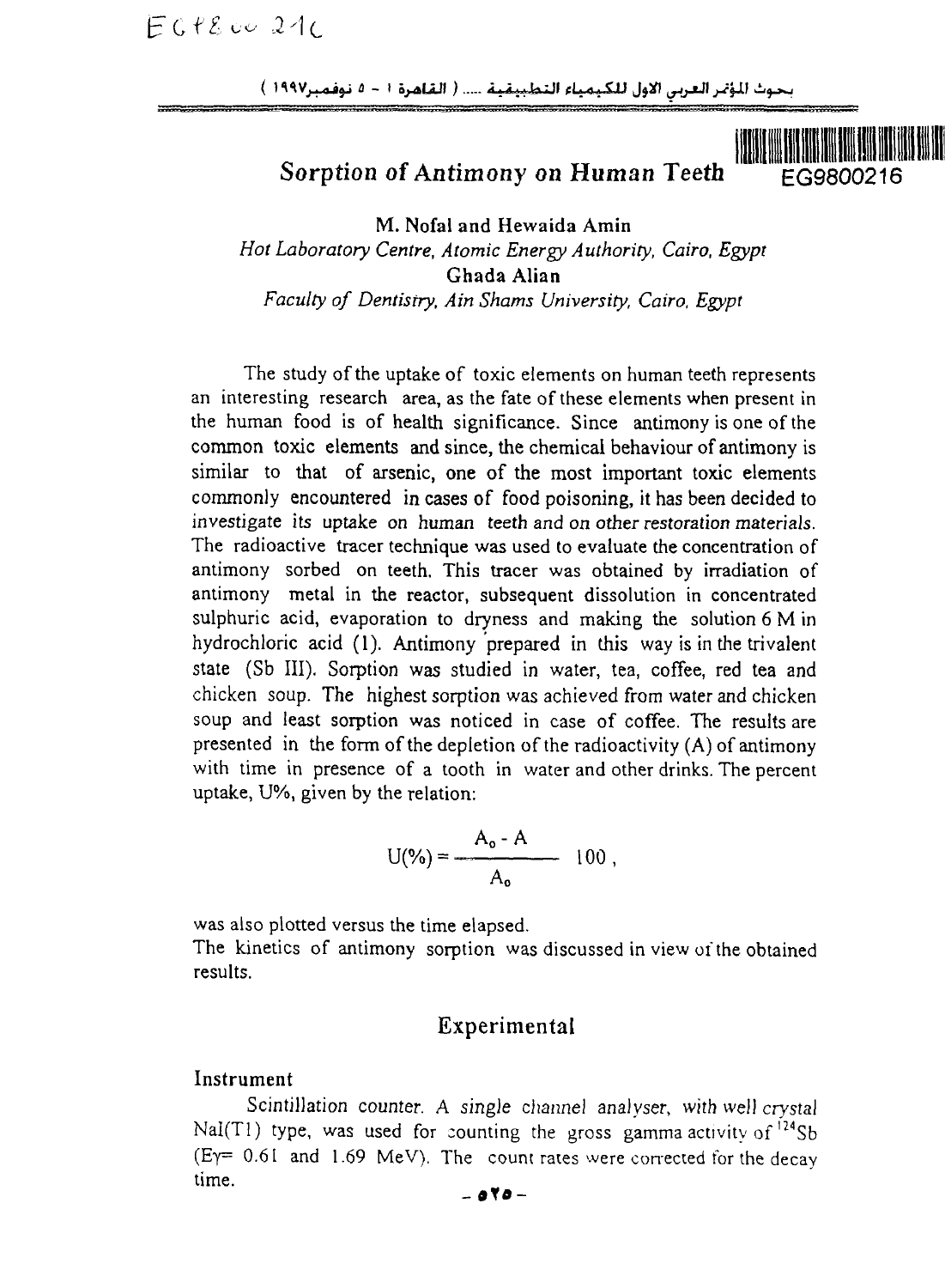### **Radioactive Stock Solution**

Radioactive antimony was produced by the irradiation of metallic antimony (about 50 mg) of high purity in the Egyptian RR-1-2MW Research Reactor at Inshas for 48 hr. Irradiated antimony was then dissolved by heating with a small amount of concentrated sulphuric acid till dissolution was complete, the solution heated to fumes and eventually diluted with 6 M hydrochloric acid. Under these conditions antimony is in the trivalent state and it behaves chemically like trivalent arsenic. Sorption studies were started about one month after end of irradiation when the short-lived  $^{122}$ Sb (T<sub>1/2</sub>=2.8 d) has decayed and only  $^{124}$ Sb (T<sub>1/2</sub>=60 d), was counted.

#### **Sorption Experiments**

To study the sorption of antimony on teeth and other restorative materials, two equal portions (5-ml each) of the liquid under investigation, which has been spiked with a suitable amount of the radioactive antimony tracer, were transfered to two similar 20-ml plastic vilals supplied with covers. An extracted tooth or a piece of restorative material was then transferred to one of the two vials. One-ml aliquot was taken from each vial by an automatic pipette into a test tube at various periods of time, counted for its radioactivity and then returned back to the respective vial. The vials were tightly covered between the readings to minimize liquid losses due to evaporation. The counting was continued during the first working day and was repeated few times on the next day. Each experiment was done in duplicate and the average value was evaluated.

### Results and Discussion

#### Sorption of Antimony

The results on the effect of time on the sorption of antimony on tooth from drinking water (tap water) are demonstrated in Fig. 1 in terms of percent uptake, U%. The uptake of antimony by the tooth is seen to rise rapidly with immersion time during the first 3 hours, reaches about 60% of the initial amount and then remains almost unchanged during the second working day.

In Fig.2 are shown the results on the depletion of the antimony radioactivity in water, with the elapse of time, in presence of the tooth, compared to its corresponding level in absence of the tooth, to account for any adsorption of antimony that might take place on the inner walls of the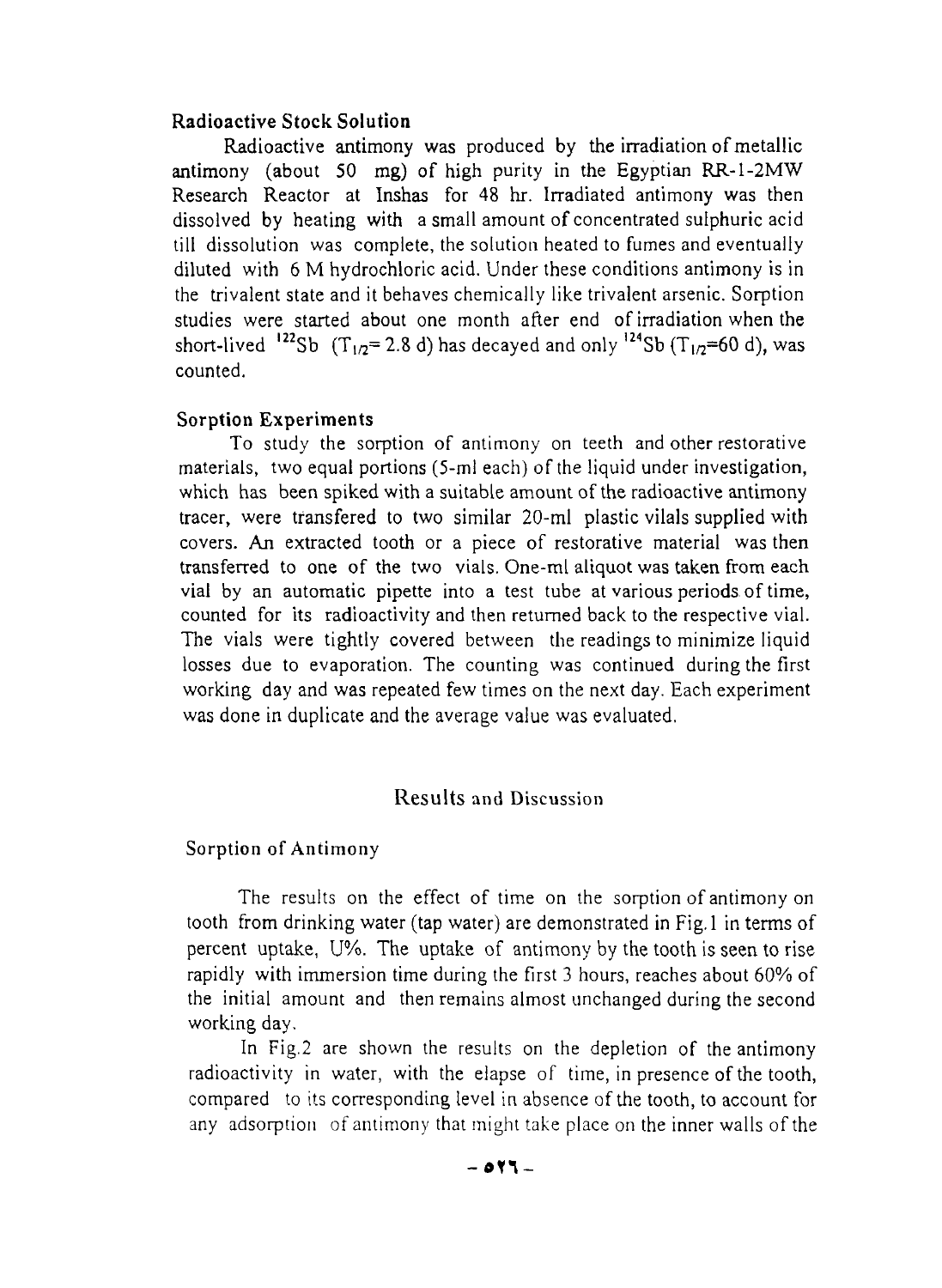vials. The presence of the tooth causes clear depletion ot the antimony content of water, implying that teeth act as a natural filter holding this toxic element and most propably also arsenic; during teeth cleaning by tooth paste and brush elimination of metallic residues can thus be fulfilled.

If water is replaced by chicken soup (chicken stock, fine foods), a rather similar picture is obtained as is clear from the plots of % uptaketime (Fig.3) and counting rate of the liquid-time (Fig.4). From the latter figure a slight sorption of antimony on the walls of the container is noticed, but the sorption is much more considerable in the presence of the tooth.

Figs. 5, 6 and 7 demonstrate the results for tea with and without sugar. As is clear from Fig.5, the effect of adding sugar to the tea has only a small effect on the sorption of antimony on tooth. On the other hand the presence of sugar leads to an increased sorption on the walls of the vial (compare Figs 6 and 7).

The results of antimony sorption on tooth from red tea in absence and presence of sugar are demonstrated in Fig.8. It is clear that the presence of sugar leads to a remarkable rise of antimony sorption on the tooth. Actually this drink is normally used with sugar to make its taste acceptable to the man. Figs. 9 and 10 show the depletion of the radioactivity in red tea with and without sugar, respectively. Contrary to the case of normal tea (Figs.6 and 7), the sorption of antimony on the walls of the vial is higher in absence of sugar. The experiments with coffee showed different results compared to all other studied drinks. Only slight uptake of antimony radioactivity is noticed for coffee without sugar in presence of the tooth indicating a parallel antimony sorption on the tooth, while almost no antimony uptake occurs on the tooth from coffee with sugar (Fig. 11).

Fig. 12, on the other hand, shows the results for the depletion of the radioactivity of antimony in tap water in the absence and presence of an artificial tooth made of porcelain, which is now in common use as a restorative material. It is clear that the depletion of antimony activity here is remarkably less than in case of the natural tooth, i.e. more antimony sorption takes place on the normal tooth.

### Desorption of Antimony

The results on counting each tooth at the end of the sorption experiment before and after washing with tap water are given in Table 1 Washing was achieved through vigorous rinsing with water for about 3 minutes.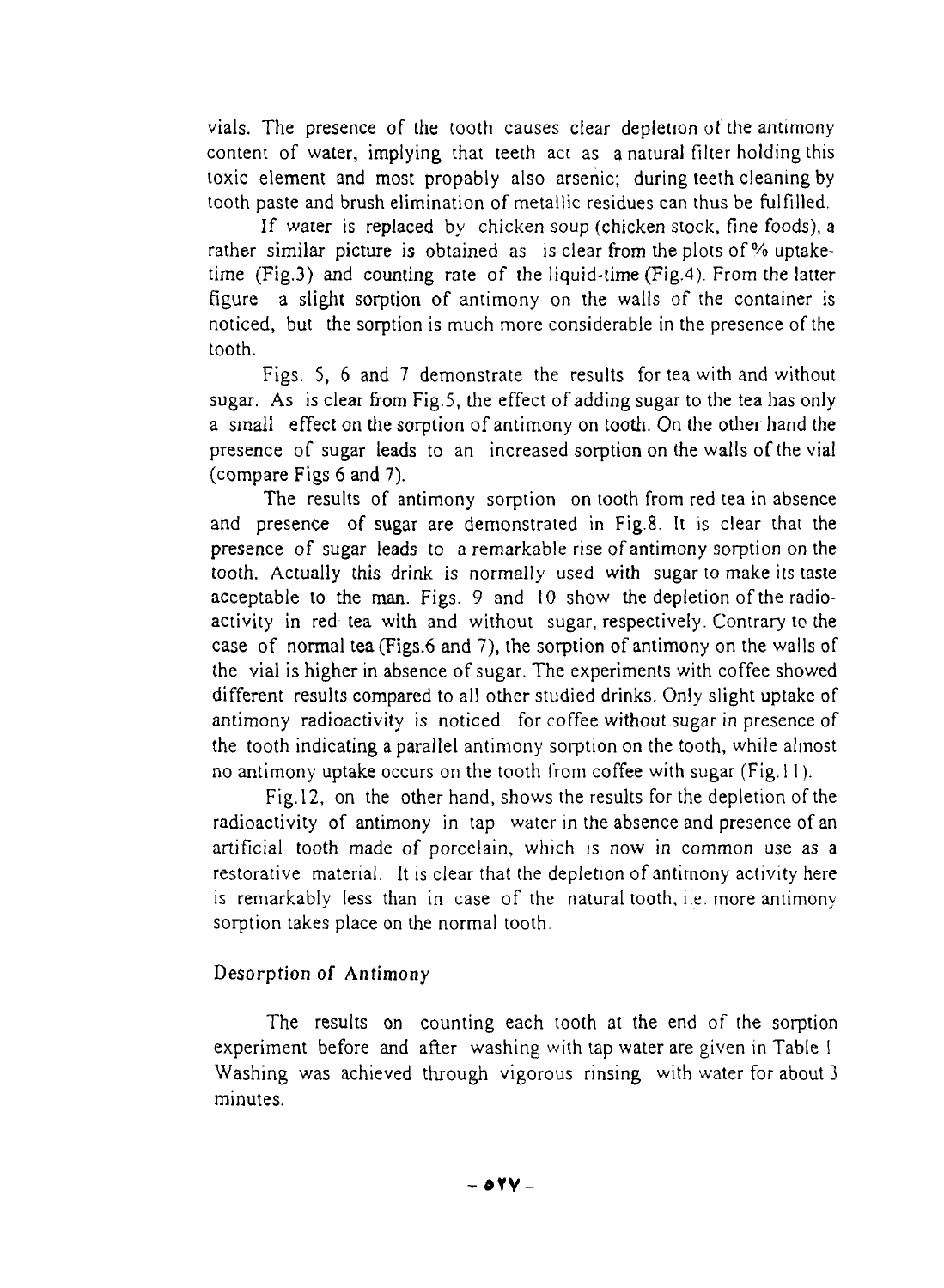| liquid in the sorption     | counting rate before | counting rate after |
|----------------------------|----------------------|---------------------|
| experiment                 | washing              | washing             |
| tap water                  | 176985               | 174098              |
| tap water (porcelain)      | 55927                | 55233               |
| chicken soup               | 220462               | 215499              |
| (shicken stook, fine food) |                      |                     |
| tea with sugar             | 17840                | 16724               |
| tea without sugar          | 17434                | 15148               |
| red tea with sugar         | 84692                | 75640               |
| red tea without sugar      | 43664                | 41285               |
| coffee with sugar          | 12481                | 11137               |
| coffee without sugar       | 10627                | 9033                |
|                            |                      |                     |

**Table 1. Activity of teeth at the** end of the **sorption experiments with radioantimony before** and **after washing with tap water (counts/minute)**

It is clear that most of the activity remains unwashed from the tooth. For the sake of comparison an artificial tooth made of porcelain and taken from a sorption experiment with tap water, was also counted before and after vigorous rinsing with tap water and the results are given in the same table. Although the amount of radioantimony held by the porcelain tooth is much less than that held by the natural tooth, it is much higher than in case of radiozinc (2). The amount of antimony species held by the natural teeth decreases in the order chicken soup >tap water >red tea >normal tea >coffee. It is to be noted that antimony belongs to the fifth group in the pblock of the periodic table of the elements and is thereby resembling phosphorus belonging to the same group. The two elements may be to some extent isomorphic with each other and this might explain the high sorption of antimony on natural teeth made mainly of hydroxyapatite  $Ca<sub>10</sub>(PO<sub>4</sub>)<sub>6</sub>(OH)<sub>2</sub>.$ 

Although the uptake-time plots of antimony on teeth seem to be a first order process, the log % uptake-time relationships did not give straight lines within the whole time interval investigated. This might be explained to be the result of partial diffusion of sorbed antimony through the inside structure of the tooth. This view is supported by the difficult desorption of antimony as is clear from the data in Table 1.

**-OTA -**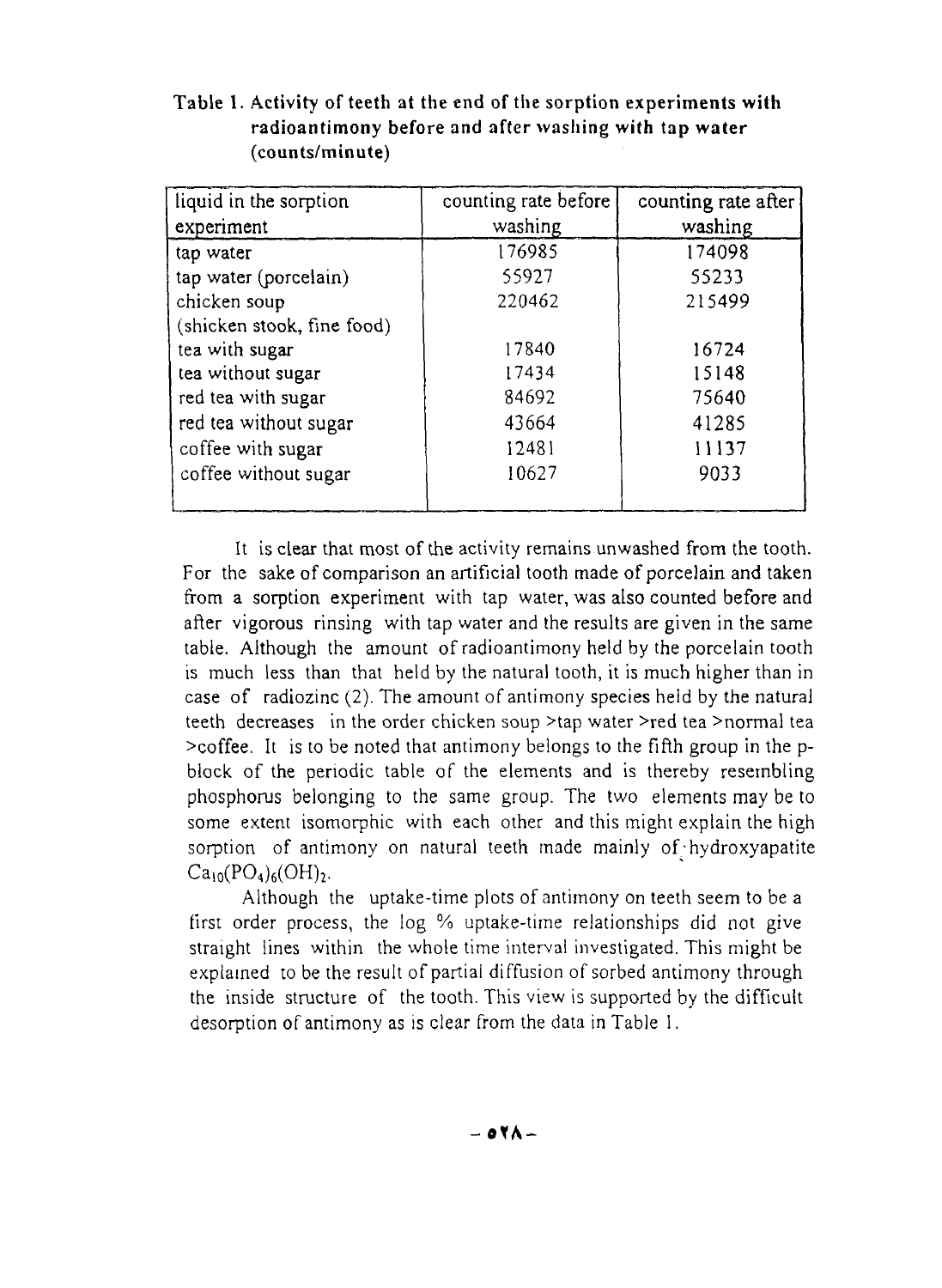# References

- 1- A. Alian, W. Sanad, Extraction and Separation of Sb(III) and Sb(V) by Tertiary Amines, Talanta, 14, 659 (1967).
- 2- A. Helal, Hewaida Amin, Ghada Alian, Sorption of zinc on Human Teeth, Internal Report, Hot Laboratories Centre, Atomic Energy Authority, Cairo, Egypt, (1997).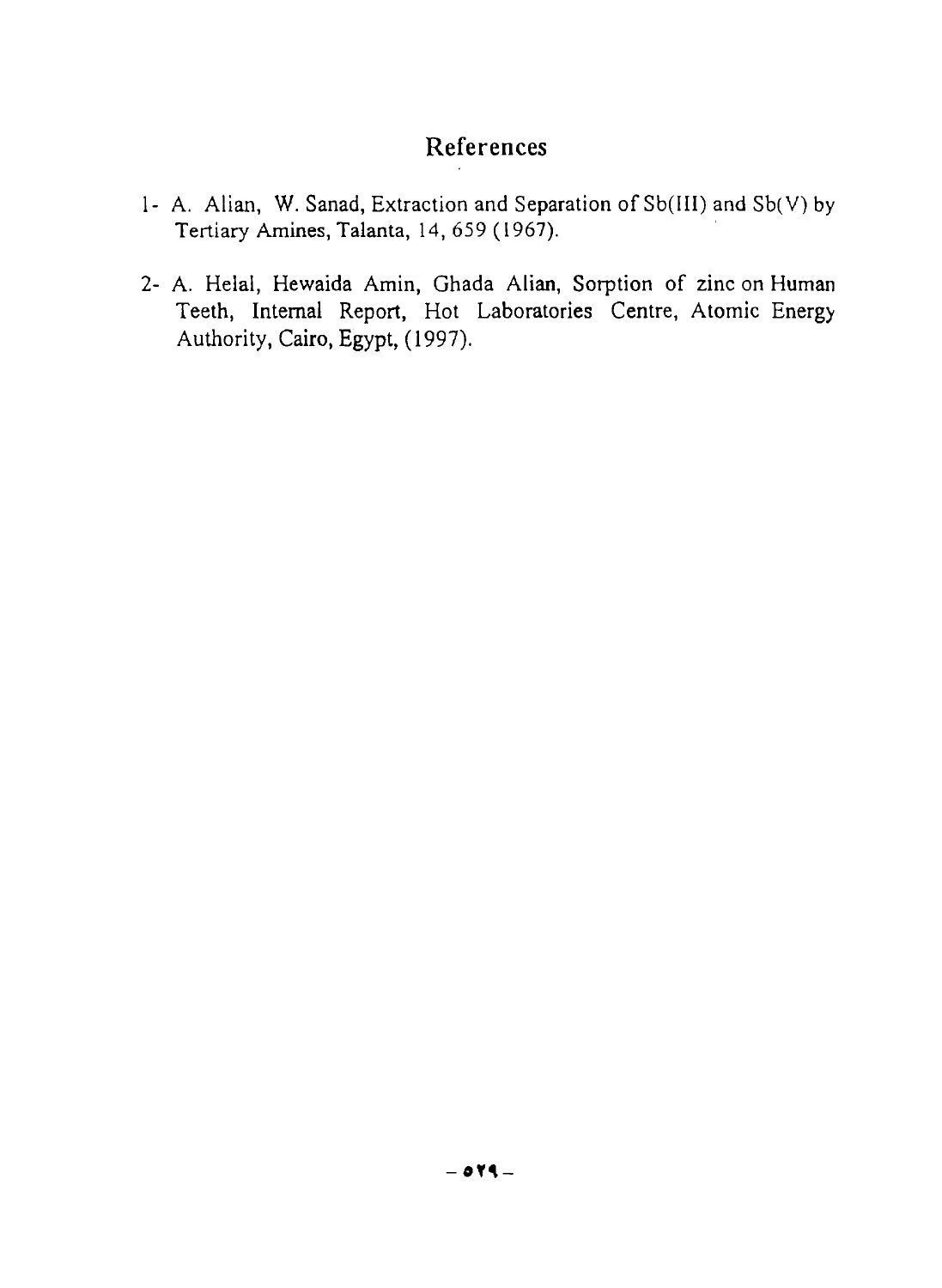# Figure Captions

- Fig.l. Effect of time on the uptake of antimony on a tooth from water
- Fig.2. Depletion of antimony activity in water in presence of a tooth.
- Fig.3. Effect of time on the uptake of antimony on tooth from chicken soup.
- Fig.4. Depletion of antimony activity in chicken soup in presence of a tooth.
- Fig.5. Effect of time on the uptake of antimony on a tooth from tea.
- Fig.6. Depletion of antimony activity in tea with sugar in presence of a tooth.
- Fig.7. Depletion of antimony activity in tea without sugar in presence of a tooth.
- Fig.8. Effect of time on the uptake of antimony on a tooth from red tea.
- Fig.9. Depletion of antimony activity in red tea with sugar in presence of a tooth.
- Fig. 10. Depletion of antimony activity in red tea without sugar in presence of a tooth.
- Fig.11. Effect of time on the uptake of antimony on a tooth from soluble coffee.
- Fig.12. Depletion of antimony activity in tap water in presence of a porcelain tooth.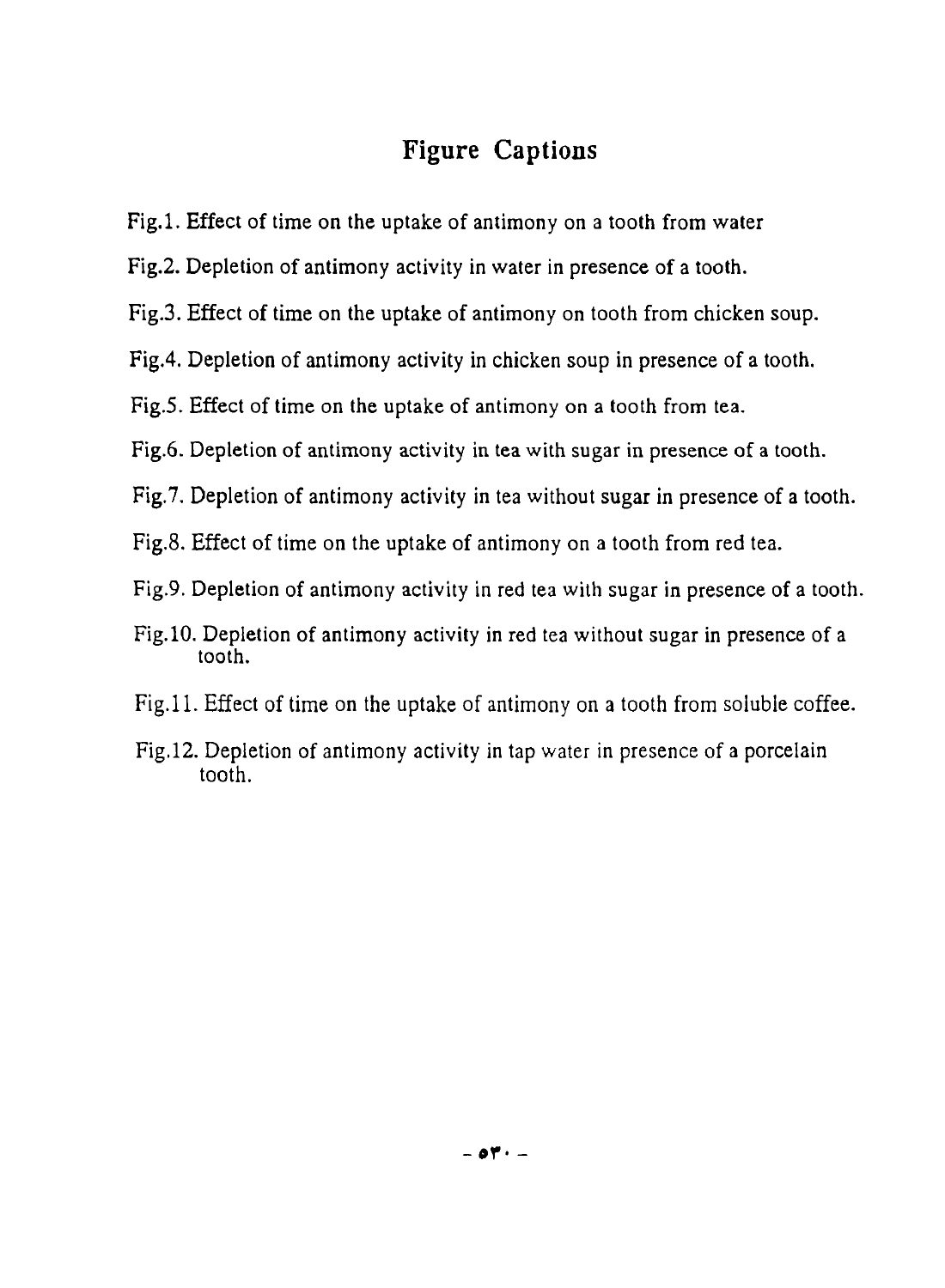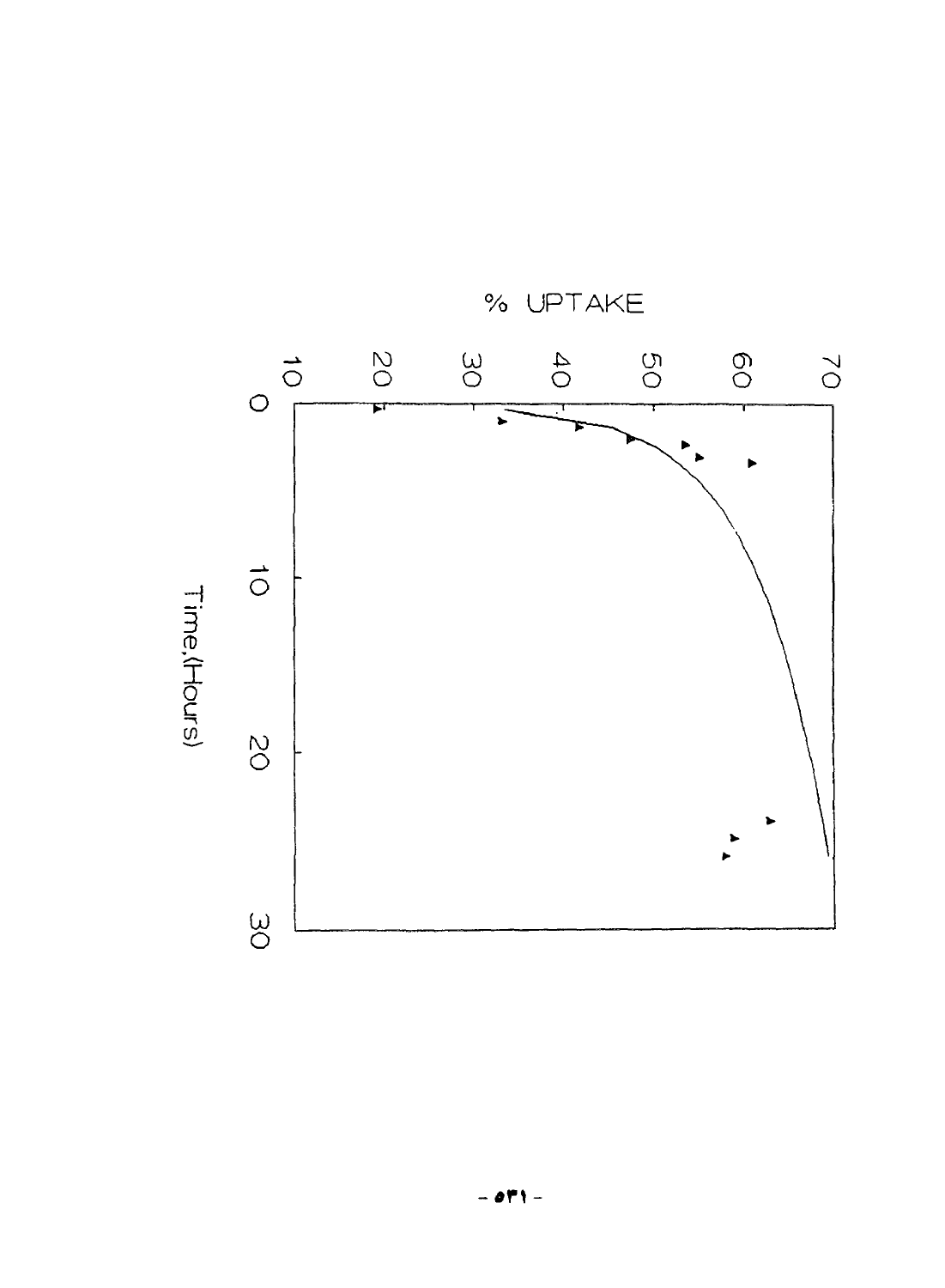

AX1000C/(ml.60s)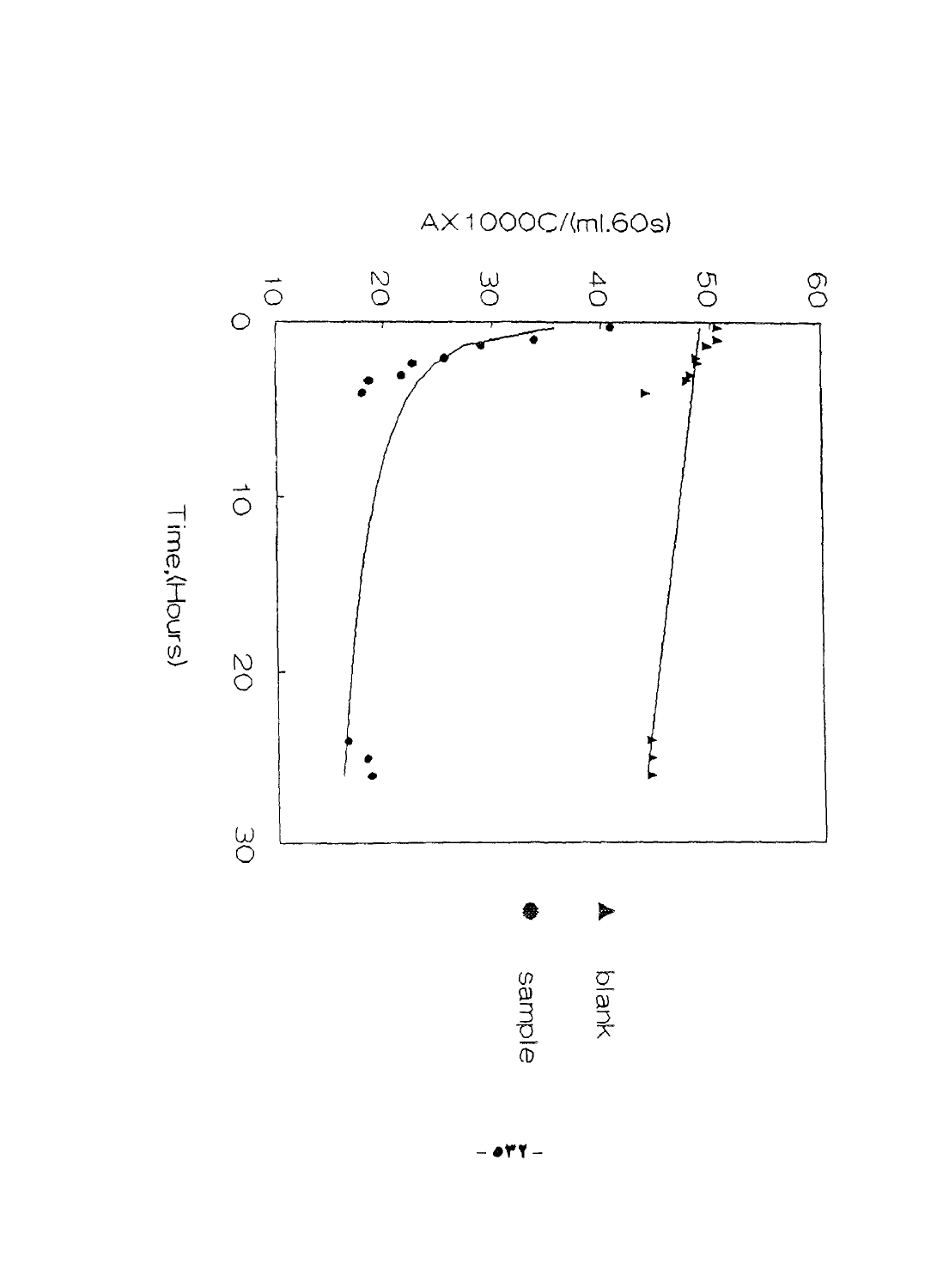

% UPTAKE

 $-$  orr  $-$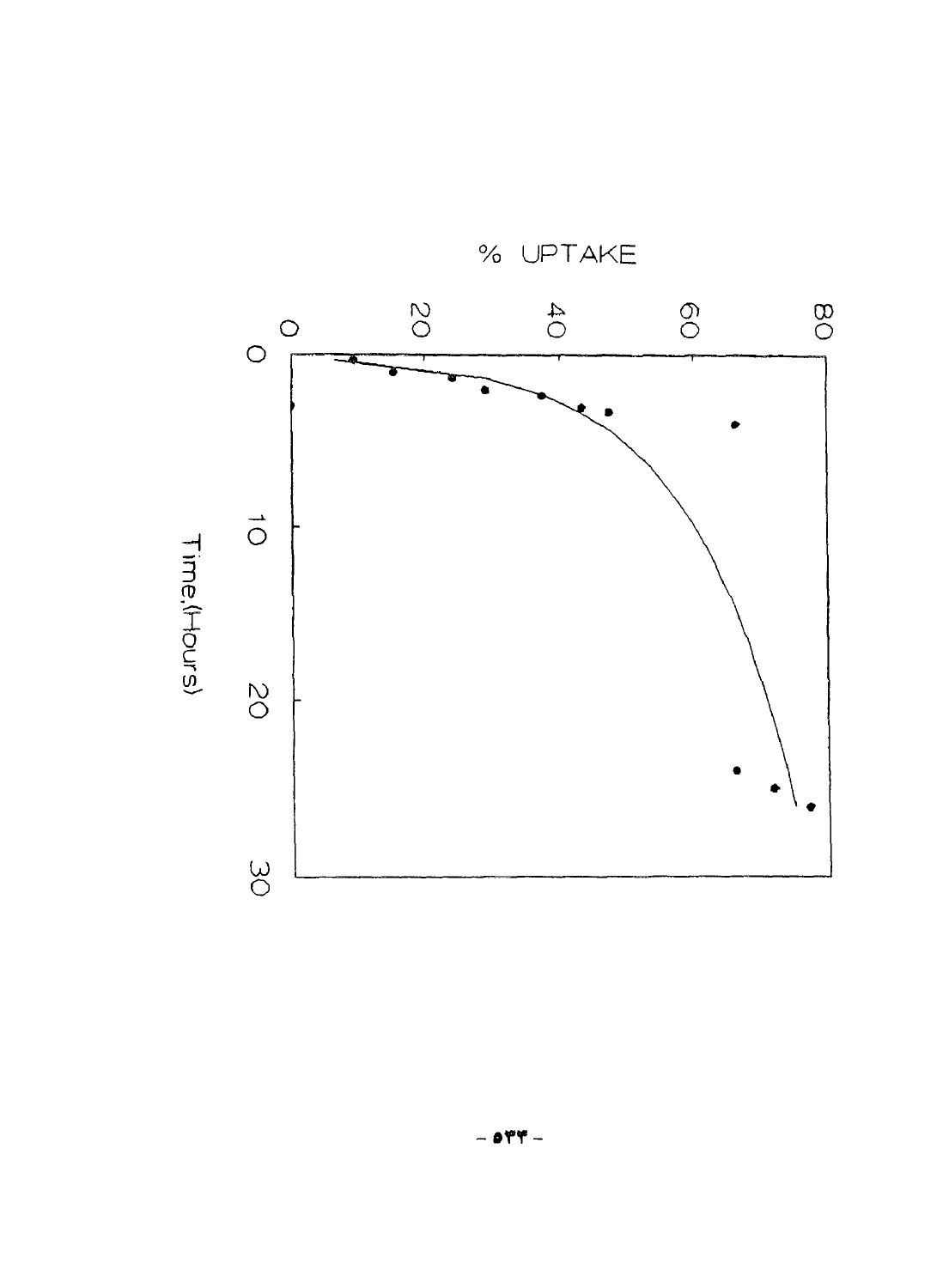

AX1000C/(ml.60s)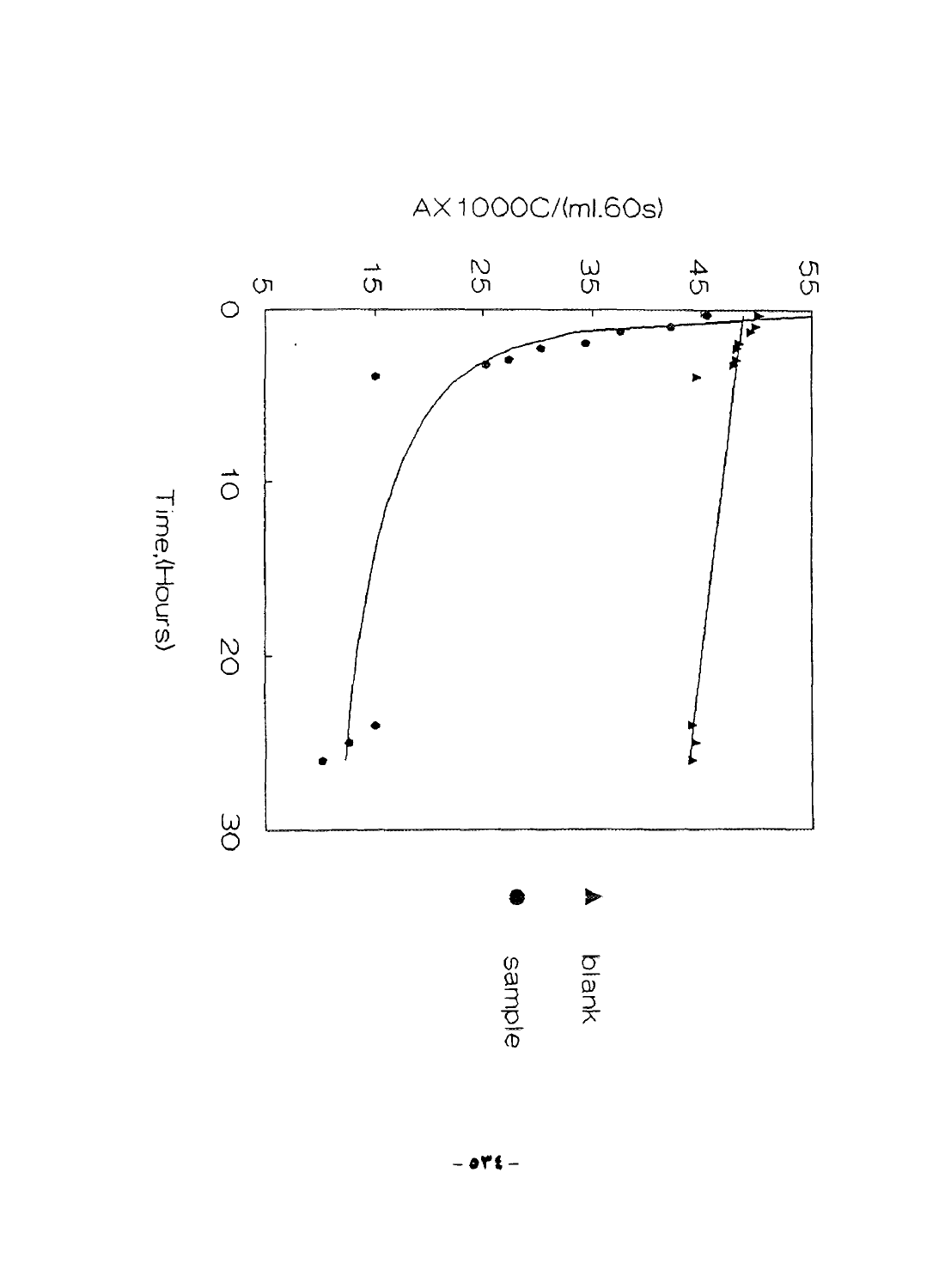

% UPTAKE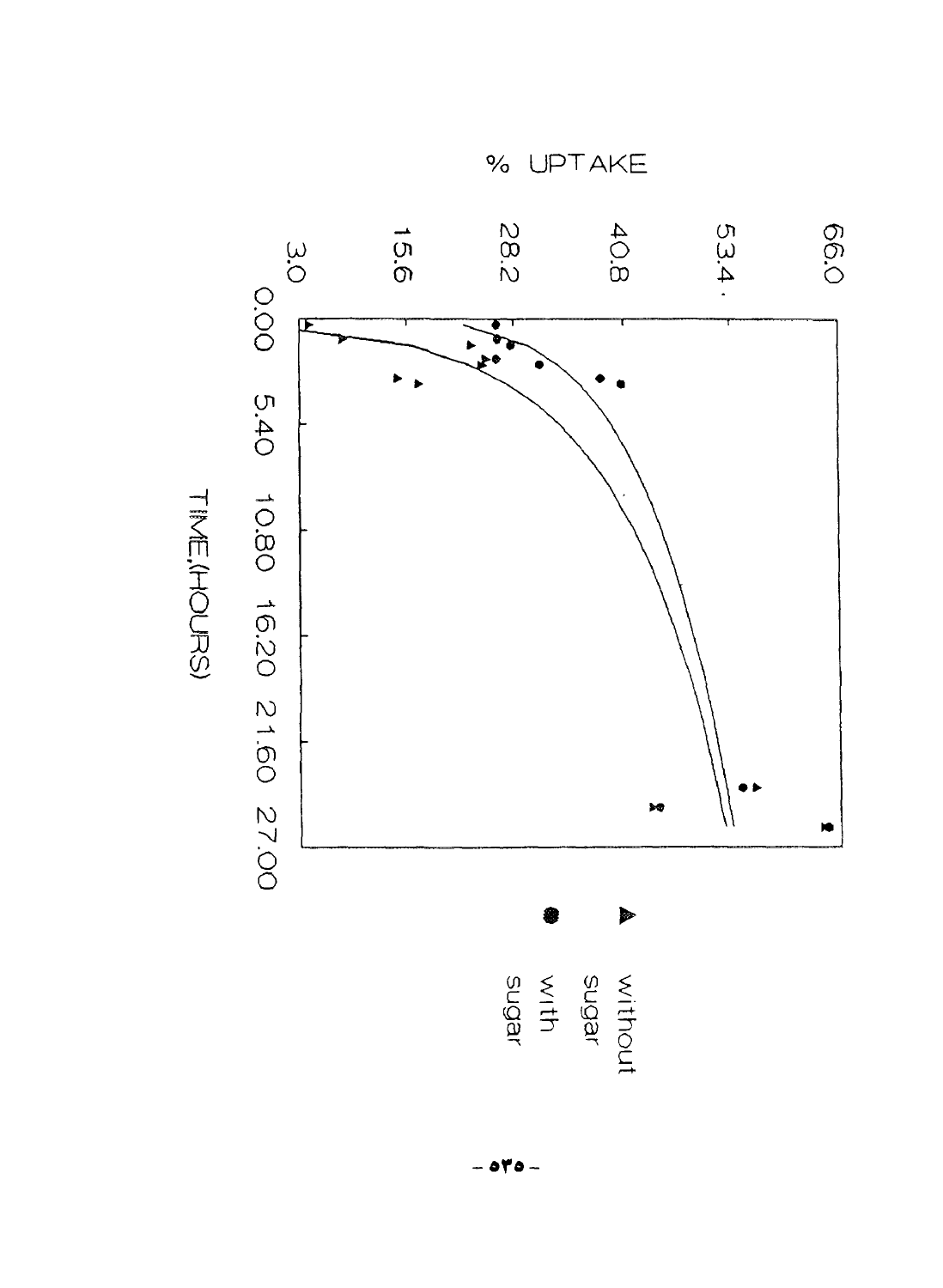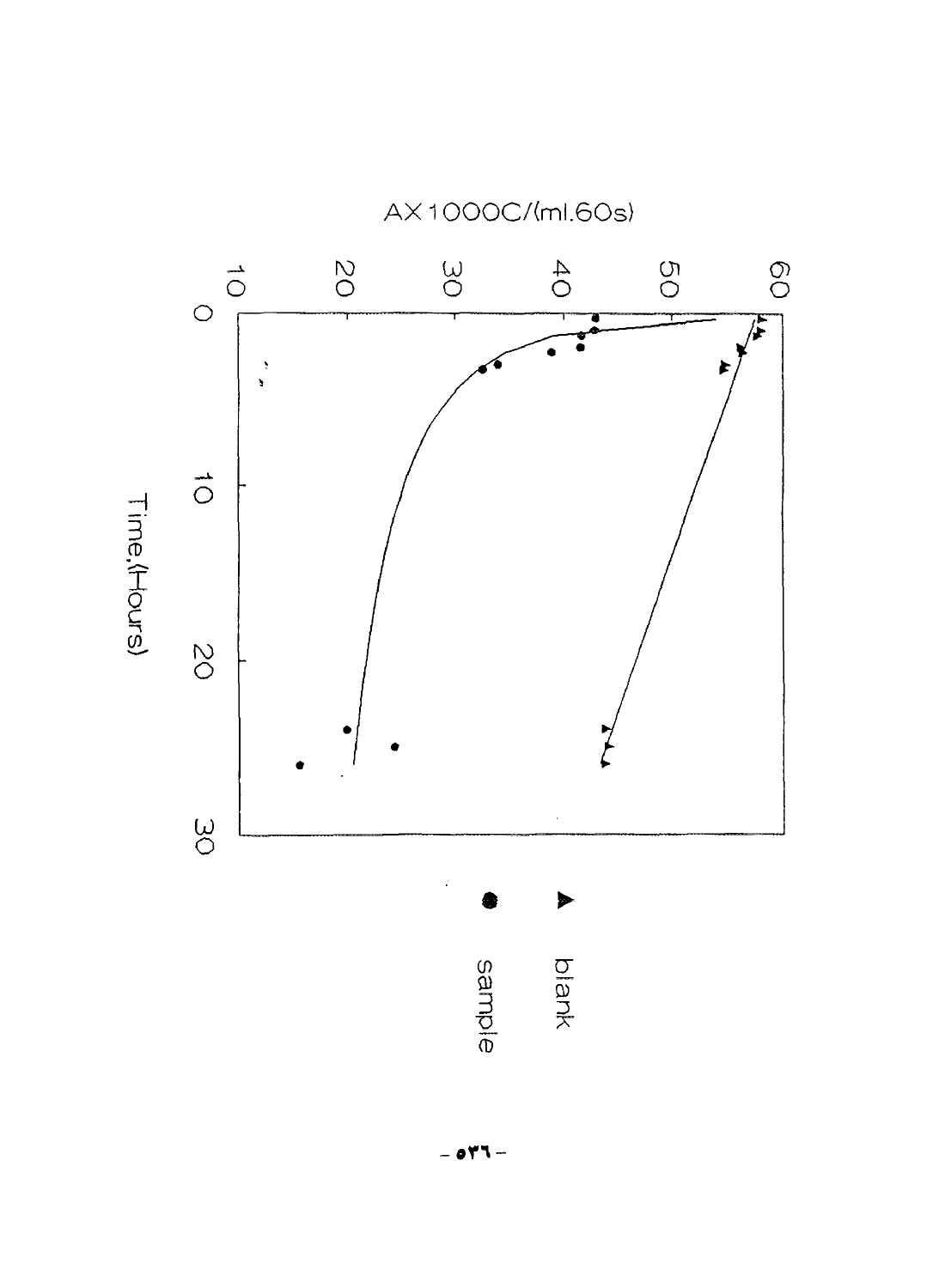

AX1000C/(ml.60s)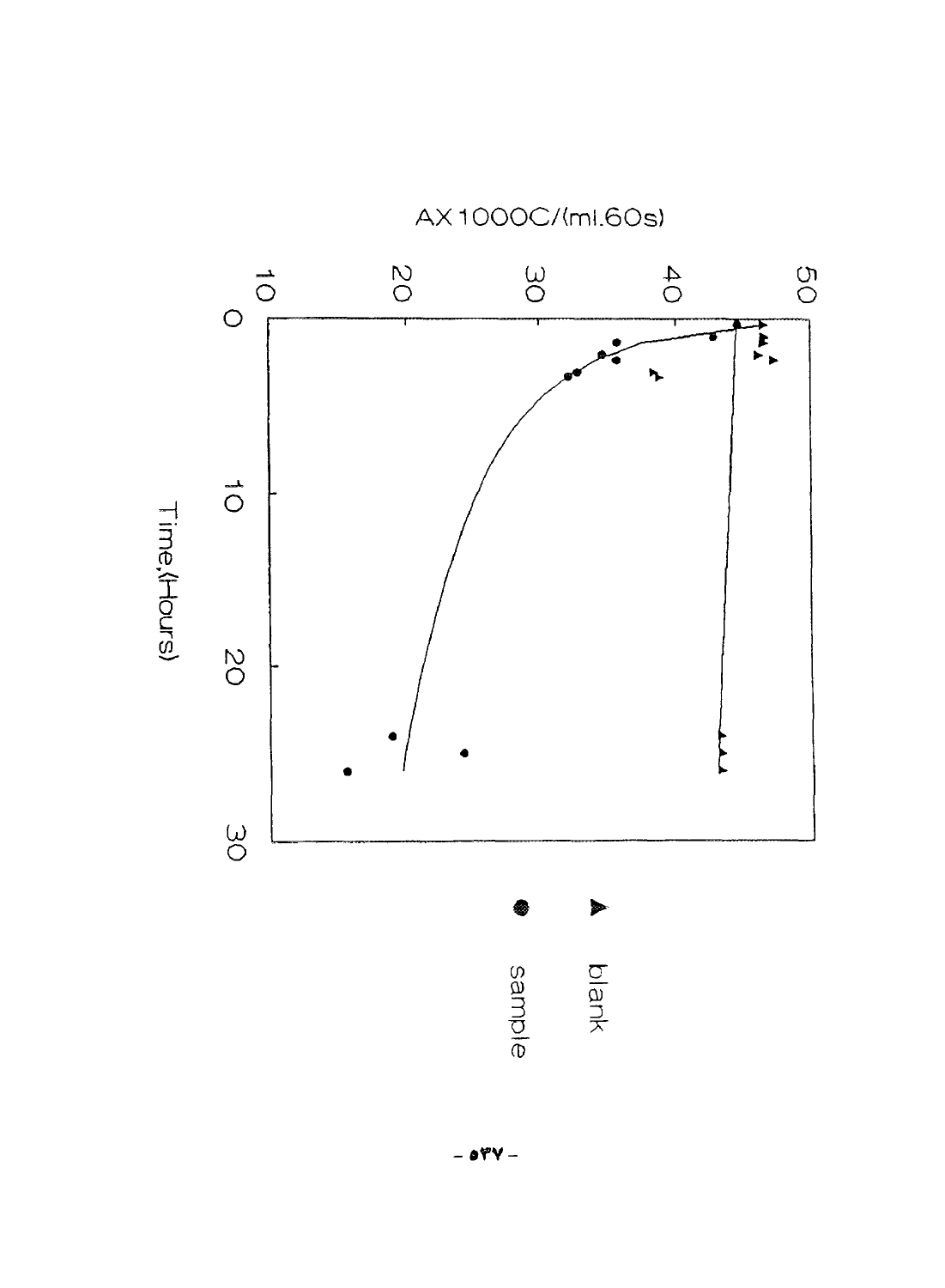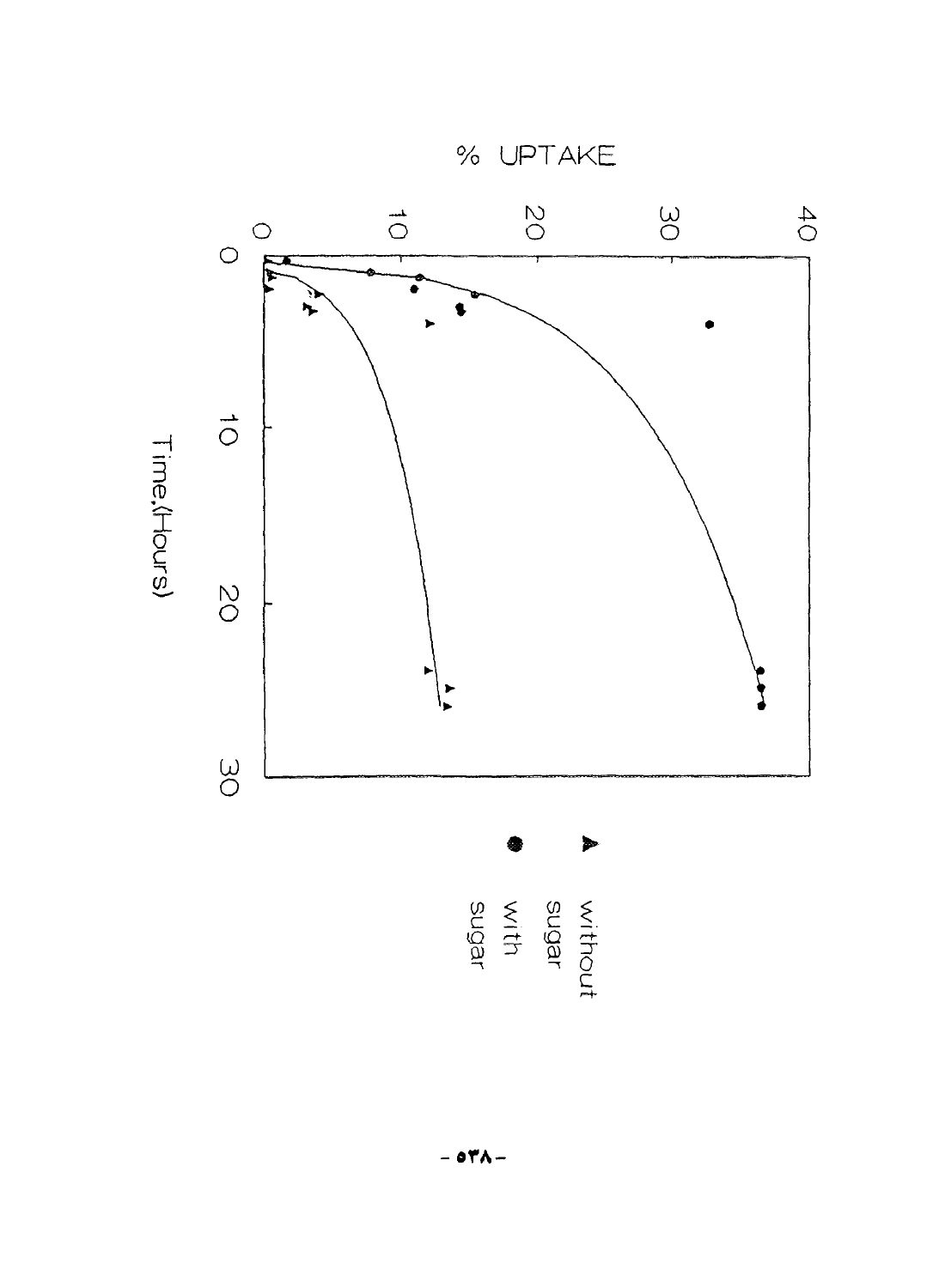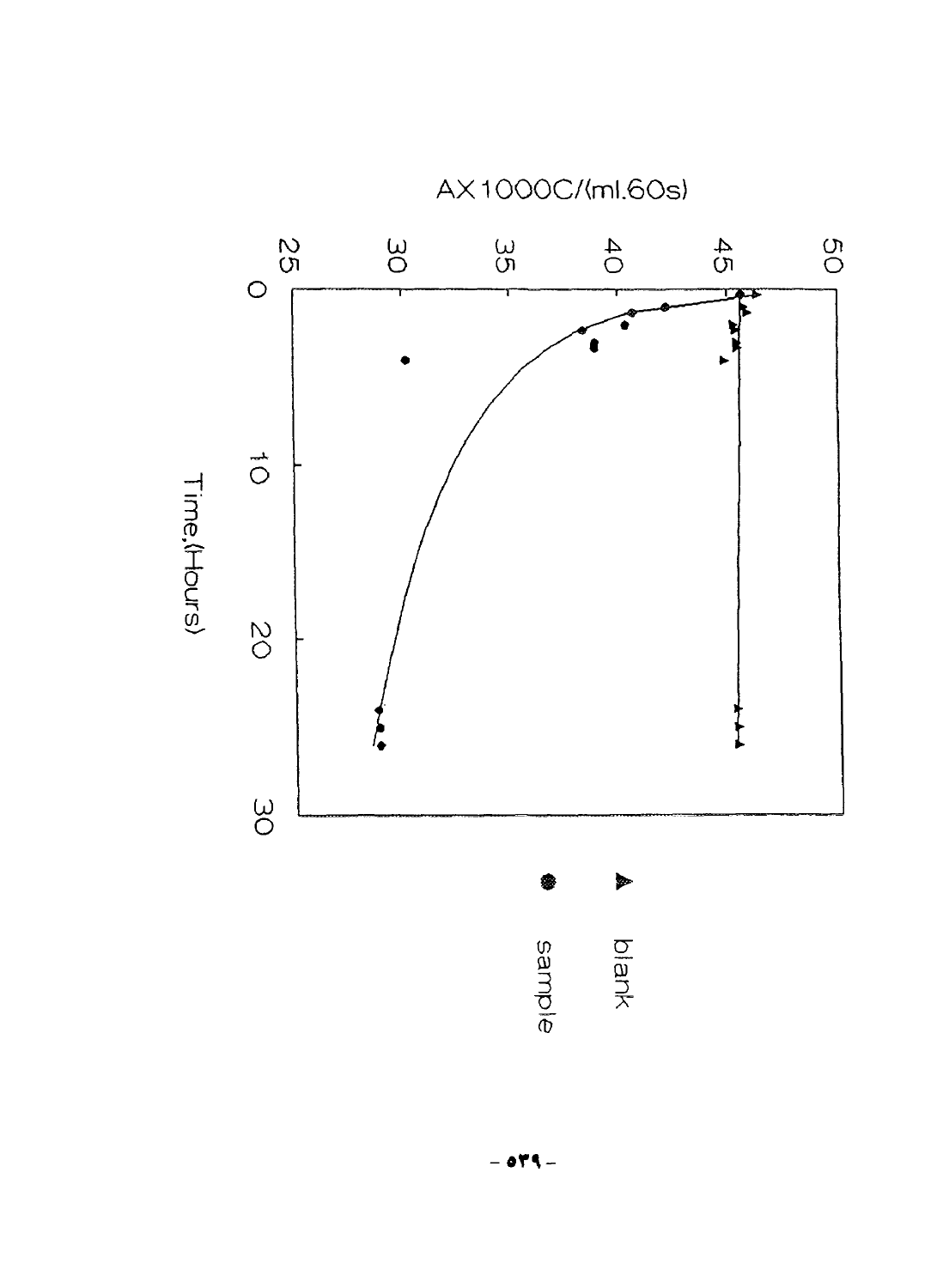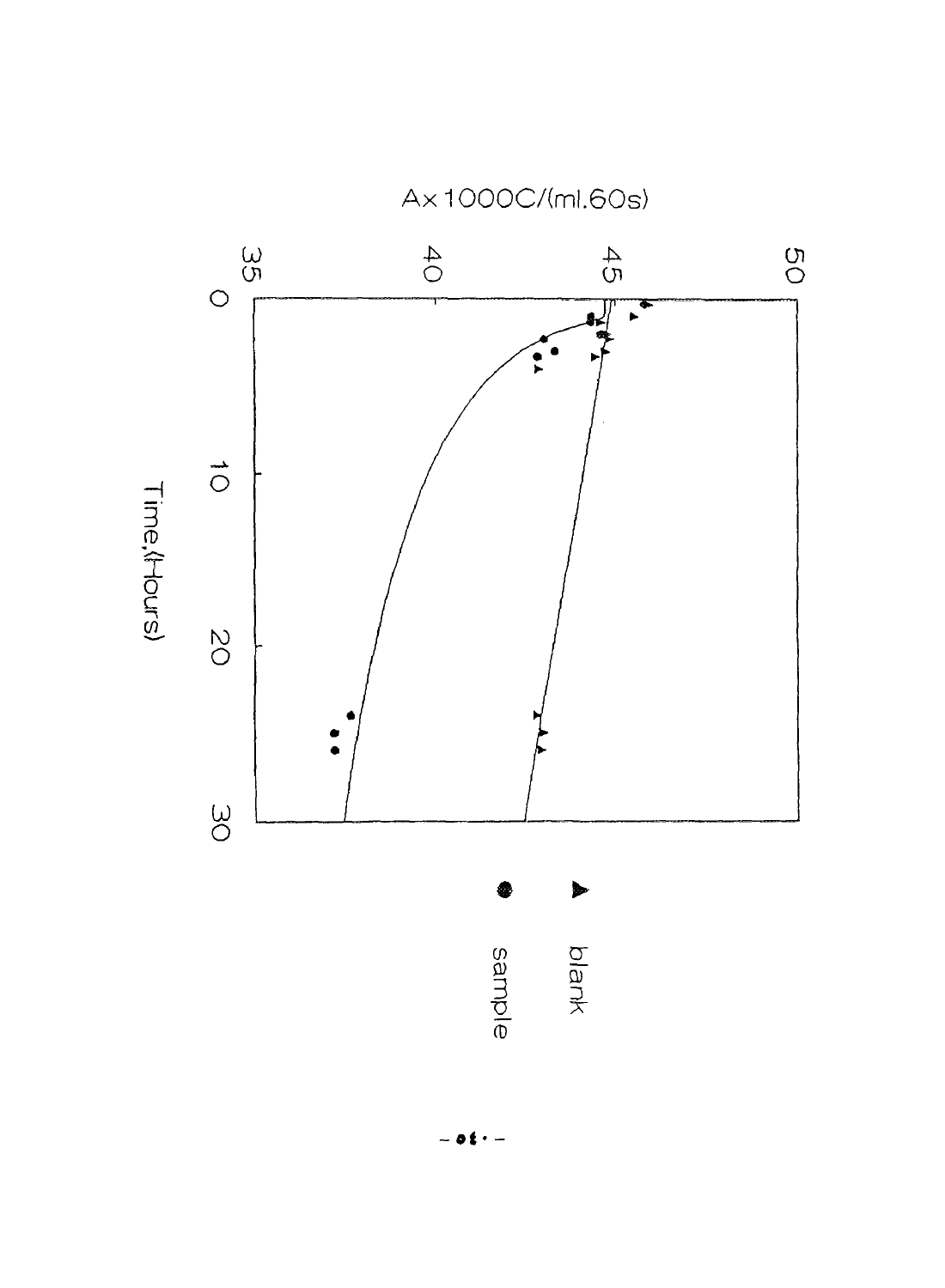% UPTAKE